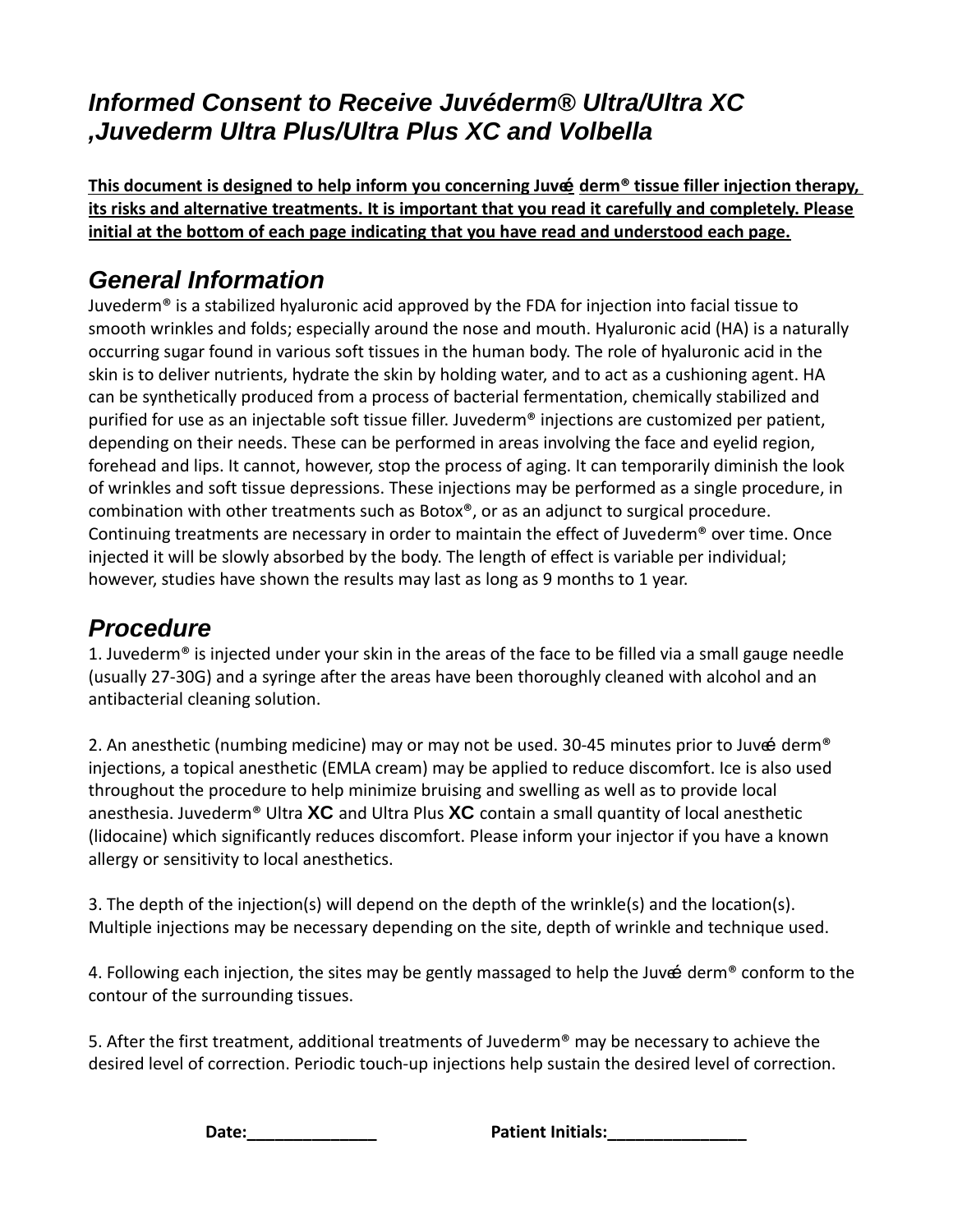## **Alternative Treatments**

Improvement of skin wrinkles and soft tissue depressions may also be accomplished by other treatments. Options include laser skin surface treatments, chemical peels, microdermabrasion, Botox® injections, alternative types of skin fillers or surgery such as face lift, brow lift or blepharoplasty when indicated. Other options not mentioned here may exist. Risks and potential complications are associated with alternative forms of medical and surgical treatment.

## **Injection**‐**Site Side Effects**

Although a very thin needle is used, common injection‐related reactions could occur. These include: redness, pain/tenderness, swelling, bruising, discoloration or itching at the injection site. You could experience increased bruising or bleeding at the injection site if you are using substances that prolong bleeding such as Plavix, Coumadin, Aspirin, other non‐steroidal anti‐inflammatory drugs such as Ibuprofen (Motrin, Advil) or Naproxen (Aleve, Naprosyn) or certain herbal products such as Ginkgo Biloba, Ginger, Garlic, Feverfew or Vitamin E.

Occasionally visible lumps/bumps may occur temporarily following the injection; however, these tend to smooth out over time. In some cases, it may be possible to see any type of tissue filler injected in areas where skin is thin.

#### Juvederm® should **NOT** be used in patients with a history of **MULTIPLE SEVERE ALLERGIES**, **SEVERE ALLERGIES MANIFESTED BY A HISTORY OF ANAPHYLAXIS**, or **ALLERGIES TO GRAM**‐**POSITIVE BACTERIAL PROTEINS**.

Allergic reactions may require additional treatment.

Skin rash, itching, tenderness and swelling may occur due to skin sensitivity to Juve derm<sup>®</sup>. After treatment, you should minimize exposure of the treated areas to excessive sun or UV lamp exposure and extreme cold weather until any initial swelling or redness has gone away. You should also avoid strenuous exercise or alcohol for at least 24 hours after treatment. If you are considering laser treatment, chemical skin peeling, microdermabrasion or any other procedure based on a skin response or if you have had such treatments and the skin has not completely healed, there is a possible risk of an inflammatory reaction in the implant site.

The human face is normally asymmetrical in appearance and anatomy. It may not be possible to achieve or maintain exact symmetry with fillers. There can be variation from one side to the other in terms of response and you may require additional injections.

## **Risks of Injections**

Every procedure involves a certain amount of risk and it is important you understand these and the possible complications associated with them. Every procedure also has limitations. An individual's choice to undergo this procedure is based on the comparison of the risk to potential benefit. Although the majority of patients do not experience the following, you should discuss each of them with your physician to make sure you understand the risks and limitations of Juvederm® and Volbella injections.

*Date:\_\_\_\_\_\_\_\_\_\_\_\_\_\_ Patient Initials:\_\_\_\_\_\_\_\_\_\_\_\_\_\_\_*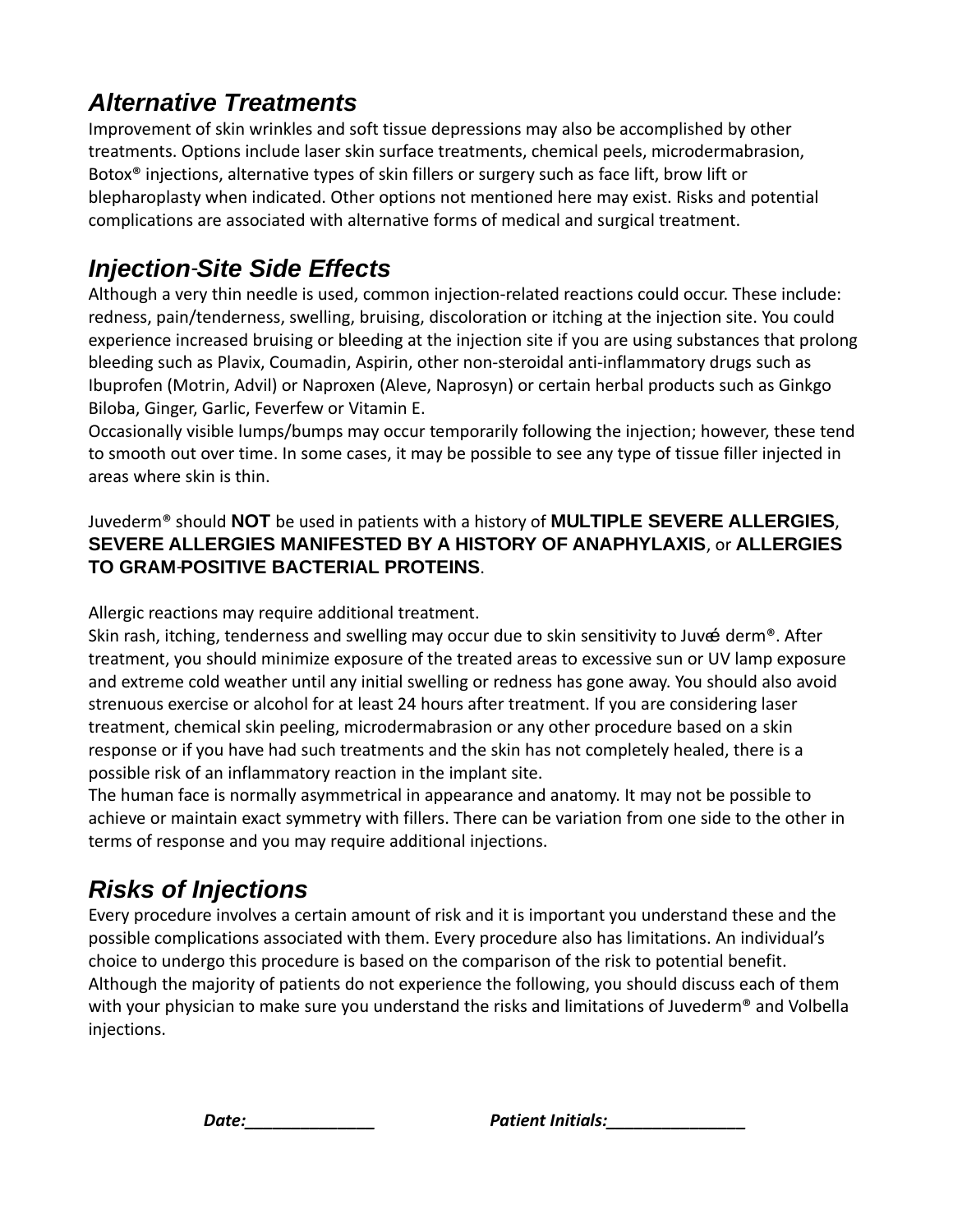# **Risks of Injections (Continued)**

**Infection** – Although unusual, bacterial, fungal and viral infections can occur. Herpes simplex virus infections around the mouth can occur following a tissue filler treatment. This applies to both individuals with a past history of Herpes simplex and individuals with no known history of Herpes simplex virus infections in the mouth area. Specific medications must be prescribed and taken both prior to and following the treatment procedure in order to suppress an infection from this virus. Should any type of skin infection occur additional treatment including antibiotics may be necessary.

**Skin Necrosis** – It is very unusual to experience death of skin and deeper soft tissues after dermal filler. This can occur when filler compresses a blood vessel and inhibits the blood supply to a part of the face. The most common symptoms are pain at a location other than the injection site and/or discoloration to the area of the face supplied by the affected blood vessel. Treatment includes hot packs, massage, applying Nitropaste to cause dilation of the blood vessels and possibly injecting the affected area with hyaluronidase which is a protein that will help dissolve the HA filler. Let your injector know if you have a known allergy to bee‐ or vespid‐stings since those individuals are at a higher risk for hyaluronidase sensitivity owing to the presence of hyaluronidase in venom.

**Granulomas** – This is a special type of inflammatory reaction in which a ball‐like collection of immune cells forms when the immune system attempts to wall off substances that it perceives as foreign but is unable to eliminate. These reactions may be caused by allergy to the material or immunologic response to the protein in the HA preparations. They may present as warm, red, tender nodules under the skin in the area injected with HA. Treatment may consist of intralesional steroid injections, oral antibiotics or hyaluronidase injections.

**Scarring** – Although this is rare for most patients, you should not attempt Juvederm® injections if you are highly susceptible to keloid or hypertrophic scarring.

## **Additional Advisories**

**Unsatisfactory Results/Long**‐**term Effects** – Dermal fillers alone may not produce an outcome that meets your expectations for improvement in wrinkles or soft tissue depressions. There is the possibility of a poor or inadequate response and additional injections may be necessary. Dermal fillers should not be considered as a permanent treatment for the correction of wrinkles and soft tissue depressions. Over time, the filler material is slowly absorbed by the body and wrinkles or depressions with reappear. Continuing treatments are necessary to maintain the effect. Surgical procedures or other treatments such as Botox®, microdermabrasion, laser skin surface treatments or chemical peels may be recommended in addition to Juve derm<sup>®</sup> treatments.

**Pregnancy & Nursing Mothers** – Studies have not been performed to determine if dermal fillers would not cause fetal harm nor is it known if their breakdown can be excreted in human breast milk. It is not recommended that pregnant women or nursing women receive dermal fillers.

**Date:\_\_\_\_\_\_\_\_\_\_\_\_\_\_ Patient Initials:\_\_\_\_\_\_\_\_\_\_\_\_\_\_\_**